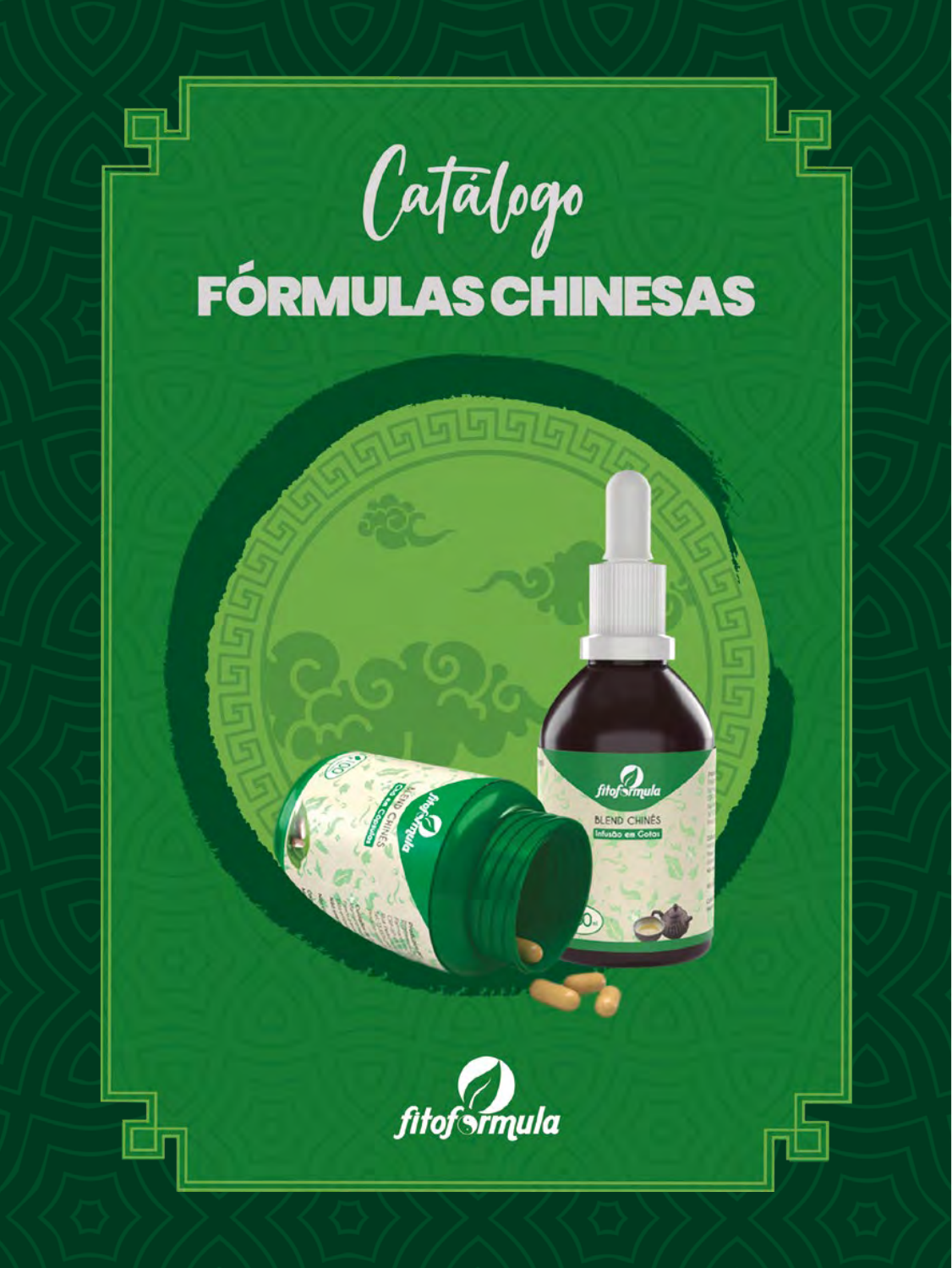## **RELAÇÃO NUMÉRICA**



- **001 AN SHEN PU**
- **002 BA JEN TANG**
- **003 BI YAN PIAN**
- **004 BU ZHONG YI QI TANG**
- **005 CANG ER ZI SAN**
- **006 SHENG MA GE GEN TANG**
- **007 QING TSAU JIOU FEI TANG modif.**
- **008 CHAI HU GUI ZHI TANG**
- **009 CHAI HU JIA LONG GU MU LI TANG modif.**
- **010 CHAI HU SHU GAN TANG**
- **011 DA CHAI HU TANG**
- **012 DANG GUI SHAO YAO SAN**
- **013 ER CHEN TANG**
- **014 ER LONG ZUO CI WAN**
- **015 FANG FENG TONG SHEN WAN**
- **016 FANG JI HUANG QI TANG**
- **017 DA QING LONG TANG**
- **018 GAN MAI DA ZAO**
- **019 GE GEN TANG**
- **020 GUI ZHI FU LING WAN**
- **021 MA ZI REN WAN**
- **022 GUI ZHI SHAO YAO ZHI MU TANG**
- **023 BAO HE WAN**
- **024 GUI ZHI TANG**
- **025 XIAO YAO WAN**
- **026 HUANG LIAN JIE DU TANG**
- **027 HUANG QI JIAN ZHONG TANG**
- **028 JIN GUI SHEN QI WAN**
- **029 GUI PI TANG**
- **030 LIU JUN ZI TANG**
- **031 LI ZHONG WAN**
- **032 LING GUI ZHU GAN TANG**
- **033 LIU WEI DI HUANG WAN**
- **034 LONG DAN XIE GAN TANG**
- **035 MA HUANG TANG**
- **036 MA XING SHI GAN TANG**
- **037 MING MU DI HUANG WAN**
- **038 QI JU DI HUANG WAN**
- **039 QING WEI TANG**
- **040 SHI CHUAN DA BU TANG**
- **041 BU HUAN JIN ZHENG QI SAN**
- **042 SI WU XIAO FENG SAN**
- **043 SUAN ZAO REN TANG**
- **044 TIAN WANG BU XIN DAN modif.**
- **045 WU JI SAN**
- **046 WU LING SAN**
- **047 PI PA QING HUANG FEI**
- **048 XIANG SHA LIU JUN ZI TANG**
- **049 XIAO CHAI HU TANG**
- **050 XIAO FENG SAN modif.**
- **051 XIAO QING LONG TANG**
- **052 XIN YI SAN**
- **053 DA CHENG QI TANG**
- **054 ZHI BAI DI HUANG WAN**
- **055 SHAO YAO TANG**
- **056 BAI TOU WENG TANG**
- **057 YANG YIN QING FEI TANG**
	- **058 BAI HE GU JIN TANG**
	- **059 GE GEN QIN LIAN TANG**
- **060 YUE JU WAN**
- **061 DA HUANG FU ZI TANG**
	- **062 SI WU TANG**
	- **063 RUN CHANG WAN**
- **064 JIA WEI XIAO YAO SAN**
- **065 DU HUO JI SHENG TANG**
- **066 JUAN BI TANG**
- **067 DANG GUI SI NI TANG**
- **068 BU YANG HUAN WU TANG modif.**
- **069 CHUAN XIONG CHA TIAO SAN**
- **070 TIAN MA GOU TENG YIN**
- **071 TAO HE CHENG QI TANG**
- **072 SHEN LING BAI ZHU SAN**
- **073 CHING BI TANG**
- **074 YU PING FENG SAN**
- **075 REN SHEN BAI DU SAN**
- **076 SHEN MI TANG**
- **077 SHAO YAO GAN CAO TANG**
- **078 SI JUN ZI TANG**
- **079 YU QUAN WAN**
	- **080 BAN XIA XIE XIN TANG**
- **081 YI TZI TANG**
- **082 YU NU JIAN**
- **083 PING WEI SAN**
- **084 YI YI REN TANG**
- **085 MAI MEN DONG TANG**
- **086 WAN DAI TANG**
- **087 XUE FU ZHU YU TANG**
- **088 DANG GUI NIAN TONG TANG**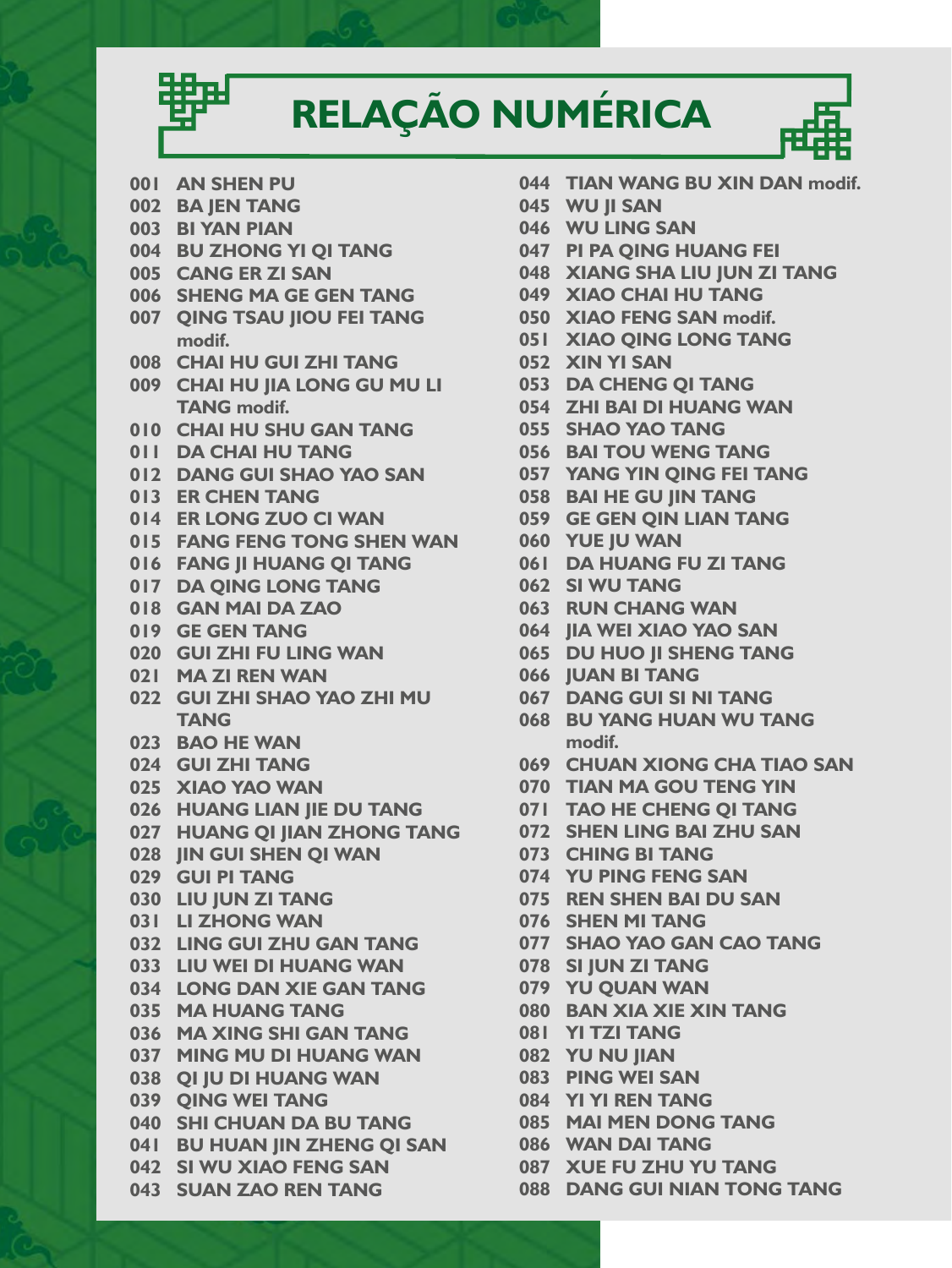- **137 ZHEN GAN XI FENG TANG modif. 138 DA BU YIN WAN modif. 139 GAN LU XIAO DU DAN 140 HUANG LIANG E JIAN TANG modif. 141 LIANG GE SAN 142 LING IIAO GOU TENG TANG modif. 143 QING HAO BIE JIA TANG modif. 144 QING WEN BAI DU YIN 145 SAN REN TANG 146 SHEN FU TANG 147 SI NI TANG 148 JIN SUO GU JING WAN modif. 149 WU ZHU YU TANG 150 SHENG MAI SAN 151 BAN XIA BAI ZHU TIAN MA 152 JIN FEI CAO SAN 153 REN SHEN YANG RONG TANG 154 SHING QI HUO XUE TANG 155 SHANG ZHONG XIA TONG YONG TONG FENG WAN 156 HUANG LIAN SHANG QING WAN 157 HUO LUO XIAO LING DAN**
- **158 ZHEN WU TANG**
- **159 ZHI HOU TANG**

 **TANG**

- **160 GE XIA ZHU YU TANG modif.**
	-
- **162 SHEN TONG JU YI TANG modif.**
- **163 BA WEI DAI XIA TANG**
- **164 QIAN LIE XIAN WAN**
- **165 YI QI TSONG MING TANG**
- **166 YI GUAN JIAN**
- **167 YIN CHEN HAO TANG**
- **168 YIN CHEN WU LING SAN**
- **169 ER MIAO SAN**
- **170 XIN JIA XIANG RU YIN**
- **171 WAN XUAN FU PING WAN modif.**
- **172 ZHI GAN CAO TANG modif.**
- **173 SAN SHONG KUI JIAN TANG**
	-
- **175 SI MIAO WAN**
- **176 SI MIAO YONG AN TANG**
	- **177 JI MING SAN**
- **178 XIAO JI YIN ZI**
- **179 WEI JIN TANG**
- **180 QI GE SAN**
- **181 YANG HE TANG modif.**
- **182 TAO HONG SI WU TANG**
- 
- **184 NU SHEN SAN**
- **089 CHING SHANG FANG FENG TANG**
- **090 SI NI SAN**
- **091 AN MIAN PIAN**
- **092 BAN XIA HOU PO TANG**
- **093 XIANG SHA PING WEI SAN**
- **094 HUO XIANG ZHENG QI SAN**
- **095 BA ZHENG SAN**
- **096 QI BAO MEI RAN DAN**
- **097 ZHENG GU ZI JIN DAN**
- **098 GUI LU ER XIAN JIAO modif.**
- **099 WEN DAN TANG**
- **100 ZHI SOU SAN**
- **101 SHAO FU ZU YU TANG modif.**
- **102 YIN QIAO SAN**
- **103 CHAI HU QING GAN TANG**
- **104 PU JI XIAO DU YIN modif.**
- **105 SANG JU YIN**
- **106 SHE GAN MA HUANG TANG**
- **107 XING SU SAN**
- **108 XIN YI QIN FEI TANG**
- **109 SHI WEI SAN modif.**
- **110 SHA SHEN MAI MEN DONG**
- **111 BAI HU TANG**
- **112 AN ZHONG SAN**
- **113 HUAI HUA TANG**
- **114 HUAN SHAO DAN**
- **115 XIAO HUO LUO DAN modif. 161 DANG GUI BU XUE TANG**
- **116 JIAO AI TANG modif.**
- **117 CONG CHI TANG**
- **118 WU WEI XIAO DU YIN**
- **119 QIANG ZHENG SAN modif.**
- **120 XIE XIN TANG**
- **121 ZUO GUI WAN modif.**
- **122 YOU GUI WAN modif.**
- **123 FANG JI FU LING TANG**
- **124 WU MEI WAN**
- **125 BU FEI A JIAO TANG modif.**
- **126 ZHU YE SHI GAO TANG**
- **127 FU ZI LI ZHONG TANG**
- **128 GANODERMA, REISHI (LING ZI) \* 174 KANG AI LING**
- **129 CRATAEGIS, FRUCTUS (SHAN ZHA) \***
- **130 DING XIAN WAN modif.**
- **131 DA HUANG ZHE CHON WAN (Indisp.)**
- **132 CHAI GE JIE JI TANG**
- **133 SHEN RONG WAN modif.**
- **134 ZAN YU DAN**
- **135 CONG RONG BU SHEN WAN modif. 183 WU PI YIN**
- **136 QING FEI TANG**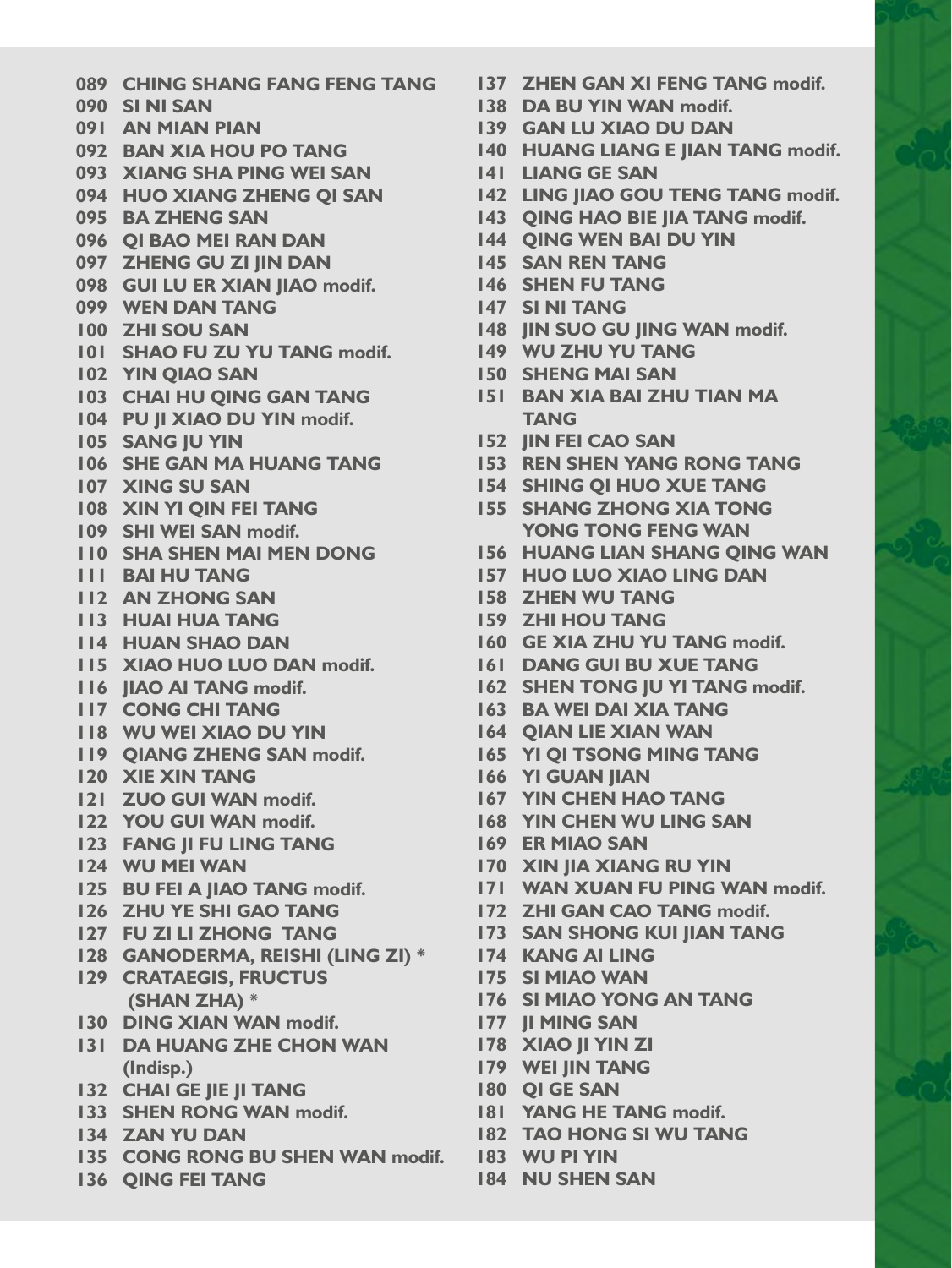- **185 QING E WAN JIA WEI**
- **186 JIANG ZI YI GAN TANG**
- **187 ZUO JIN WAN**
- **188 SHAN LING TANG**
- **189 YAN HU CHUAN XIONG**
- **190 ZHEN ZHU XI XIAN TANG**
- **191 DA DING FENG ZHU modif.**
- **192 JIE YU DAN modif.**
- **193 JIAN NAO WAN**
- **194 DAI ZHE YE JIAO**
- **195 DANG GUI LONG HUI WAN modif.**
- **196 YI DANG XIONG DI HUANG**
- **197 HUANG LONG TANG**
- **198 LI DAN PIAN**
- **199 BAO JIAN MEI JIAO FEI WAN**
- **200 CORDYCEPS SINENSIS (DONG CHONG XIA CAO) \***
- **201 LYCII, FRUCTUS (GOU WI ZI) \***
- **202 ACANTHOPANAX RADICIS, CORTEX (CI WU JIA) (GINSENG SIBERIANO) \***
- **203 CORYDALYS, RHIZOMA (YUAN HU SUO) \***
- **204 GINSENG, RADIX (REN SHEN) \***
- **205 POLYGONUM MULTIFLORUM, RADIX (HE SHOW WU) \***
- **206 ZIZYPHI SPINOSAE, SEMEN (SUAN ZAO REN) \***
- **207 EPHAEDRE, HERBA (MA HUANG) \***
- **208 ZIZYPHI JUJUBA, FRUCTUS (DA ZAO) \***
- **209 MONASCUS PURPUREUS (HONG QU) \***
- **210 GINKGO BILOBA, FOLIUM (YING XING YE) \***
- **211 ANGELICAE SINENSIS, RADIX (DANG GUI) \***
- **212 GLYCYRRHIZAE, RADIX (GAN CAO) (RAIZ DE ALÇAÇUZ) \***
- **213 PORIAE COCOS, SCLEROTIUM (FU LING) \***
- **214 ASTRAGALI, RADIX (HUANG QI) \***
- **215 COICIS, SEMEN (YI YI REN) \***
- **217 VACCARIAE SEGETALIS, SEMEN (WANG BU LIU XING) \***
- **218 HORDEI VULGARIS GERMINANTUS, FRUCTUS (MAI YA) \***
- **219 HERBA LEONURI (YI MU CAO) \***
- **220 HERBA LYSIMACHIAL (JIN QIAN CAO) \***
- **221 SPATHOLOBI, CAULIS (JI XUE TENG) \***
- **222 FRUCTIFICATIO AURICULARIAE (MUER) \***
- **223 HON XUE TSA \***
- **224 SHAN GEN ZHU WAN**
- **225 THALLUS ALGAE (KUN BU) \***
- **226 JIA KANG PING FANG**
- **227 BAI HUANG KUN**
- **228 HAI KUN ZHEU TANG**
- **229 BAO YUAN TANG**
- **230 BEI XIE FEN QING YIN**
- **231 BU FEI TANG**
- **232 BU GAN TANG**
- **233 DAO TAN TANG**
- **234 DAO CHI SAN**
- **235 GUA LOU XIE BAI BAI JIU TANG**
- **236 GUI ZHI GAN CAO LONG GU MU LI TANG (Indisp.)**
- **237 GUN TAN WAN**
- **238 HEI XI DAN**
- **239 HEI XIAO YAO SAN**
- **240 REN SHEN GE JIE SAN (Indisp.)**
- **241 SHI XIAO SAN (Indisp.)**
- **242 SU ZI JIANG QI TANG**
- **243 SUO QUAN WAN**
- **244 TIAN TAI WU YAO SAN**
- **245 TONG XIE YAO FANG**
- **246 WEI LING TANG**
- **247 WU REN WAN**
- **248 YI WEI TANG**
- **249 ZHEN REN YANG ZANG TANG modif.**
	- **250 ZHENG YE TANG**
	- **251 ZHI SHI DAO ZHI WAN**
- **252 XI GAN MING MU TANG**
- **253 BAN TU WAN**
- **254 BAI SHI WAN**
- **255 JI SHENG SHEN QI WAN**
- **256 QING FEI PAI DU TANG**
- **257 DA HUO LUO DAN modif.**
- **258 DI GU PI YIN**
- **259 RADIX PSEUDOGINSENG (SAN QI) \***

**\*Ervas Isoladas**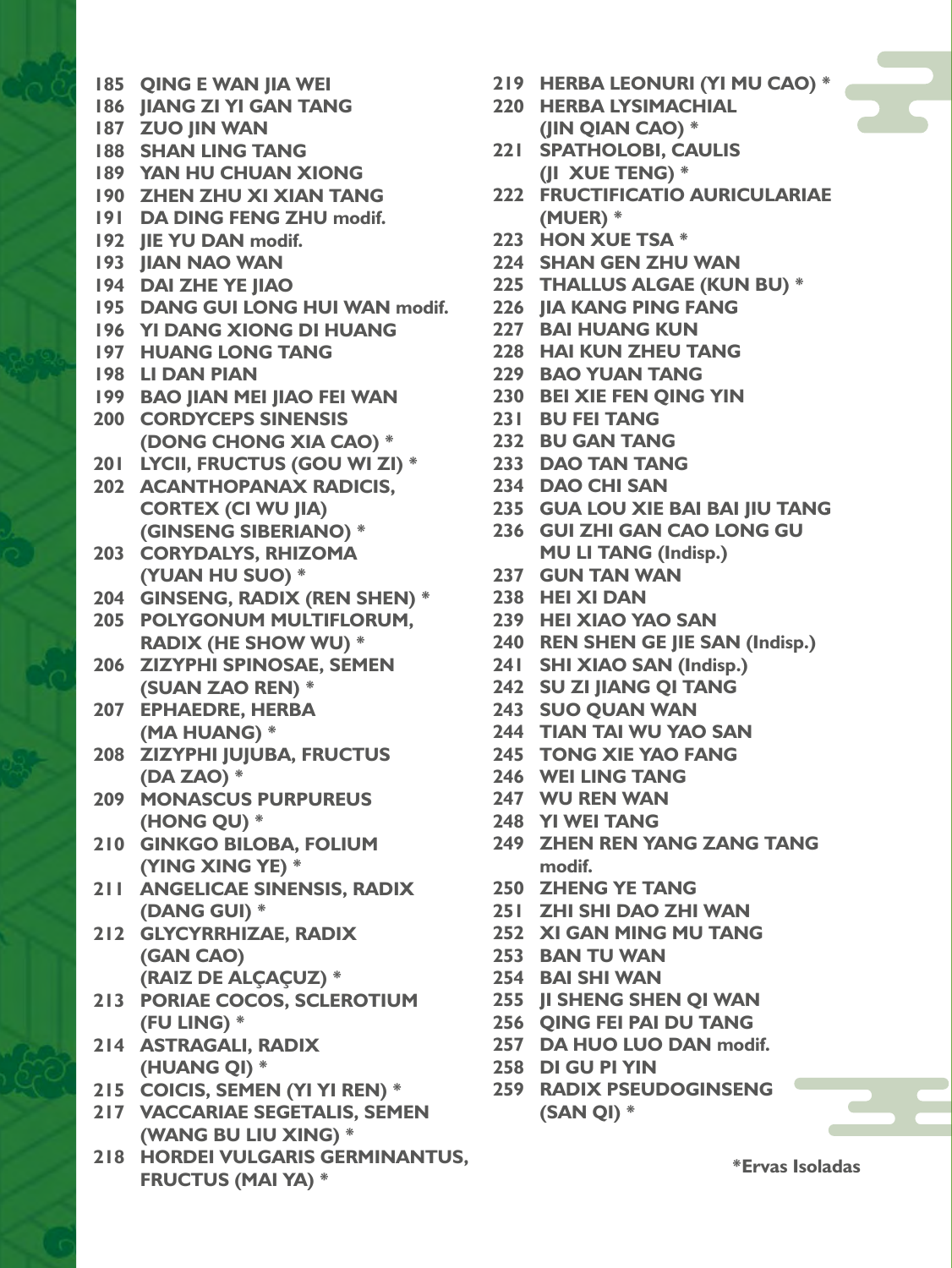### **Fórmulas Tópicas - Relação Numérica**

#### **300 CARTHAMUS COMPOSTO**

**Creme • Gel • Loção Oil Free/Cremosa/Oleosa • Spray**

#### **301 ANEMARRHENAE COMPOSTO**

**Creme • Gel • Loção Oil Free/Cremosa • Spray • Shampoo • Sabonete Líquido**

#### **302 ANGELICAE and POLYGONUM COMPOSTO**

**Creme • Gel • Loção Oil Free/Cremosa • Shampoo • Condicionador Sabonete Líquido**

#### **303 MENTHAE COMPOSTO**

**Creme • Gel • Loção Oil Free/Cremosa • Máscara Facial • Spray Solução Aquosa/Otológica**

#### **304 COPTIDIS COMPOSTO**

**Creme • Gel • Loção Oil Free/Cremosa • Loção Capilar • Spray Shampoo • Sabonete Líquido • Protetor Solar**

#### **305 PORTULACAE COMPOSTO Creme • Spray**

**306 YA DAN ZI COMPOSTO Creme • Máscara Corporal • Solução Aquosa**

#### **307 CINNAMOMI COMPOSTO Spray Nasal**

#### **308 STEMONAE COMPOSTO**

**Creme • Gel • Loção Oil Free/Cremosa • Spray • Shampoo Sabonete Líquido • Tintura**

#### **309 LIGUSTICI and ANGELICAE COMPOSTO Loção Capilar**

#### **310 ANGELICAE, CINNAMOMI and ZANTHOXYLU COMPOSTO Creme**

#### **311 STEPHANIA COMPOSTO Creme • Gel • Loção Oil Free/Cremosa**

**312 SHOPHORAE COMPOSTO Uso genital: Creme • Sabonete Líquido**

#### **313 MYRRA COMPOSTO**

**Creme • Gel • Spray • Loção Oil Free/Cremosa/Oleosa**



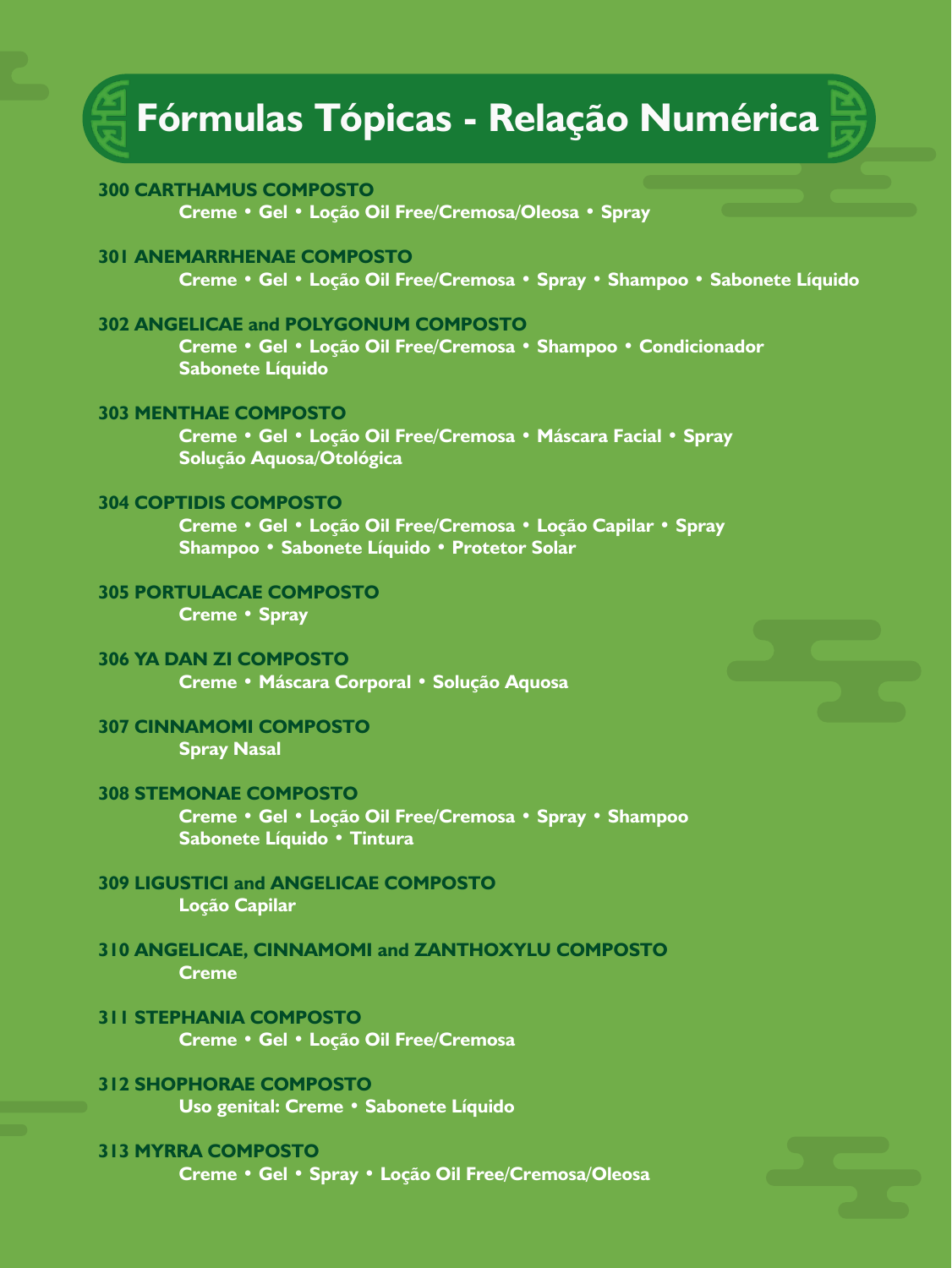#### **314 PÓ DE PÉROLA e ANGELICAE COMPOSTO 60g: Creme • Gel • Loção Oil Free/Cremosa • Máscara Facial**

#### **315 LEDEBOURIELLAE COMPOSTO Creme • Spray**

#### **316 LYCI and CHRYSANTHEMI COMPOSTO Solução Aquosa**

- **317 RHEI and SCUTELLARIAE COMPOSTO Uso anal: Creme com ou sem aplicador**
- **318 ARMENIACAE COMPOSTO Spray**
- **319 PÓ DE PÉROLA 60g: Creme • Gel • Loção Oil Free/Cremosa • Máscara Facial;**
	- **15g: Pó**
- **320 PSORALEAE COMPOSTO**

**Creme • Gel • Loção Oil Free/Cremosa • Máscara Facial**

**321 GARDENIA COMPOSTO Solução Aquosa**

#### **323 PÓ DE PEROLA e PAEONIA COMPOSTO**

**60g: Creme • Gel • Loção Oil Free/Cremosa • Máscara Facial**

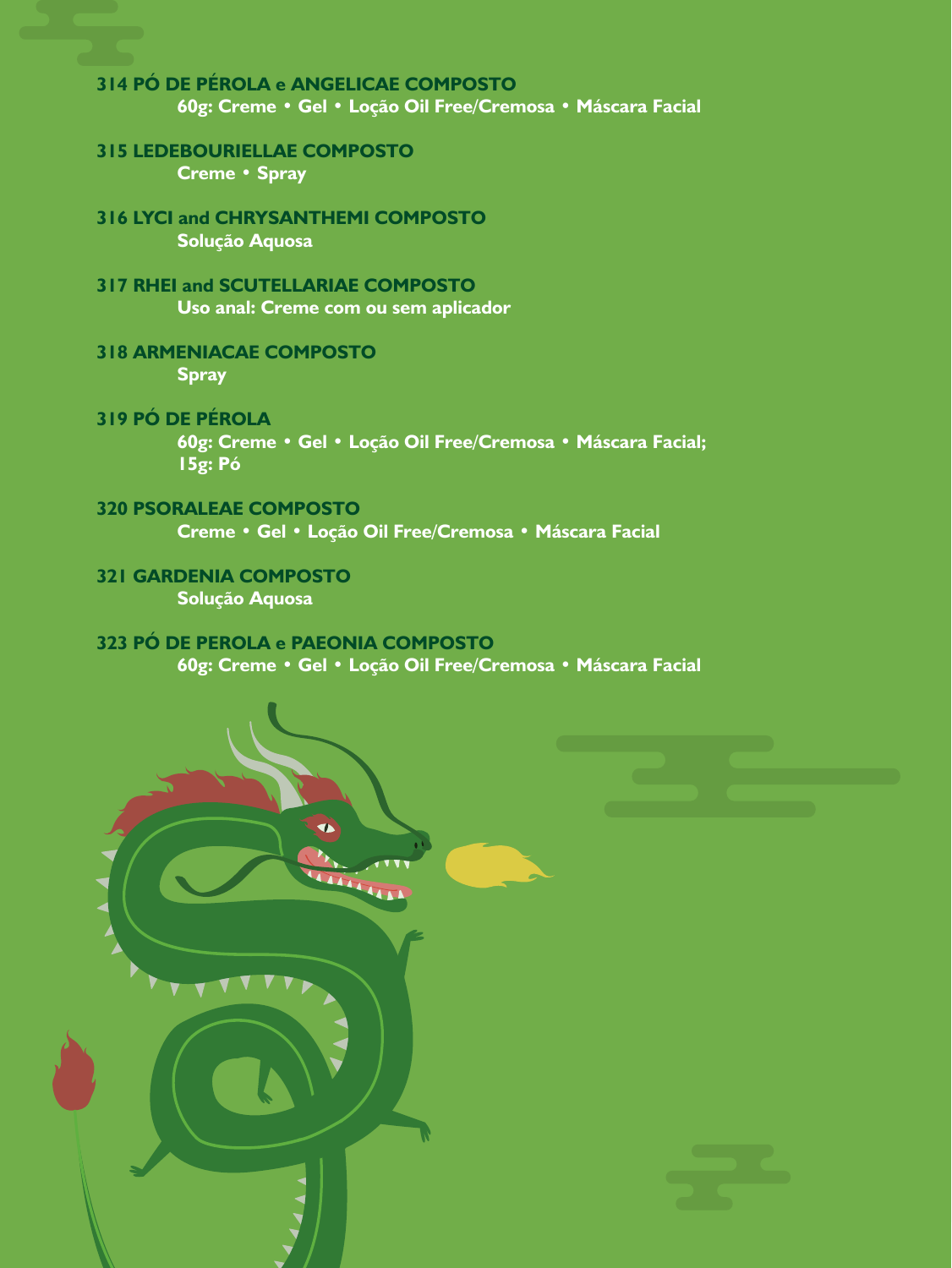# **RELAÇÃO ALFABÉTICA**

- **202 ACANTHOPANAX RADICIS, CORTEX (CI WU JIA) (GINSENG SIBERIANO) \***
- **091 AN MIAN PIAN**
- **001 AN SHEN PU**
- **112 AN ZHONG SAN**
- **211 ANGELICAE SINENSIS, RADIX (DANG GUI) \***
- **214 ASTRAGALI, RADIX (HUANG QI) \***
- **002 BA JEN TANG**
- **163 BA WEI DAI XIA TANG**
- **095 BA ZHENG SAN**
- **058 BAI HE GU JIN TANG**
- **111 BAI HU TANG**
- **227 BAI HUANG KUN**
- **254 BAI SHI WAN**
- **056 BAI TOU WENG TANG**
- **253 BAN TU WAN**
- **151 BAN XIA BAI ZHU TIAN MA TANG**
- **092 BAN XIA HOU PO TANG**
- **080 BAN XIA XIE XIN TANG**
- **023 BAO HE WAN**
- **199 BAO JIAN MEI JIAO FEI WAN**
- **229 BAO YUAN TANG**
- **230 BEI XIE FEN QING YIN**
- **003 BI YAN PIAN**
- **125 BU FEI A JIAO TANG modif.**
- **231 BU FEI TANG**
- **232 BU GAN TANG**
- **041 BU HUAN JIN ZHENG QI SAN**
- **068 BU YANG HUAN WU TANG modif.**
- **004 BU ZHONG YI QI TANG**
- **005 CANG ER ZI SAN**
- **132 CHAI GE JIE JI TANG**
- **008 CHAI HU GUI ZHI TANG**
- **009 CHAI HU JIA LONG GU MU LI TANG modif.**
- **103 CHAI HU QING GAN TANG**
- **010 CHAI HU SHU GAN TANG**
- **073 CHING BI TANG**
- **089 CHING SHANG FANG FENG TANG**
- **069 CHUAN XIONG CHA TIAO SAN**
- **215 COICIS, SEMEN (YI YI REN) \***
- **117 CONG CHI TANG**
- **135 CONG RONG BU SHEN WAN modif.**
- **200 CORDYCEPS SINENSIS (DONG CHONG XIA CAO) \***
- **203 CORYDALYS, RHIZOMA (YUAN HU SUO) \***
- **129 CRATAEGIS,FRUCTUS (SHAN ZHA) \***
- **138 DA BU YIN WAN modif.**
- **011 DA CHAI HU TANG**
- **053 DA CHENG QI TANG**
- **191 DA DING FENG ZHU modif.**
- **061 DA HUANG FU ZI TANG**
- **131 DA HUANG ZHE CHON WAN (Indisp.)**
- **257 DA HUO LUO DAN modif.**
- **017 DA QING LONG TANG**
- **194 DAI ZHE YE JIAO**
- **161 DANG GUI BU XUE TANG**
- **195 DANG GUI LONG HUI WAN modif.**
	- **088 DANG GUI NIAN TONG TANG**
	- **012 DANG GUI SHAO YAO SAN**
	- **067 DANG GUI SI NI TANG**
	- **234 DAO CHI SAN**
	- **233 DAO TAN TANG**
	- **258 DI GU PI YIN**
	- **130 DING XIAN WAN modif.**
	- **065 DU HUO JI SHENG TANG**
	- **207 EPHAEDRE, HERBA (MA HUANG) \***
	- **013 ER CHEN TANG**
	- **014 ER LONG ZUO CI WAN**
	- **169 ER MIAO SAN**
	- **015 FANG FENG TONG SHEN WAN**
	- **123 FANG JI FU LING TANG**
	- **016 FANG JI HUANG QI TANG**
	- **222 FRUCTIFICATIO AURICULARIAE (MUER) \***
	- **127 FU ZI LI ZHONG TANG**
	- **139 GAN LU XIAO DU DAN**
	- **018 GAN MAI DA ZAO**
	- **128 GANODERMA, REISHI (LING ZI) \***
	- **059 GE GEN QIN LIAN TANG**
	- **019 GE GEN TANG**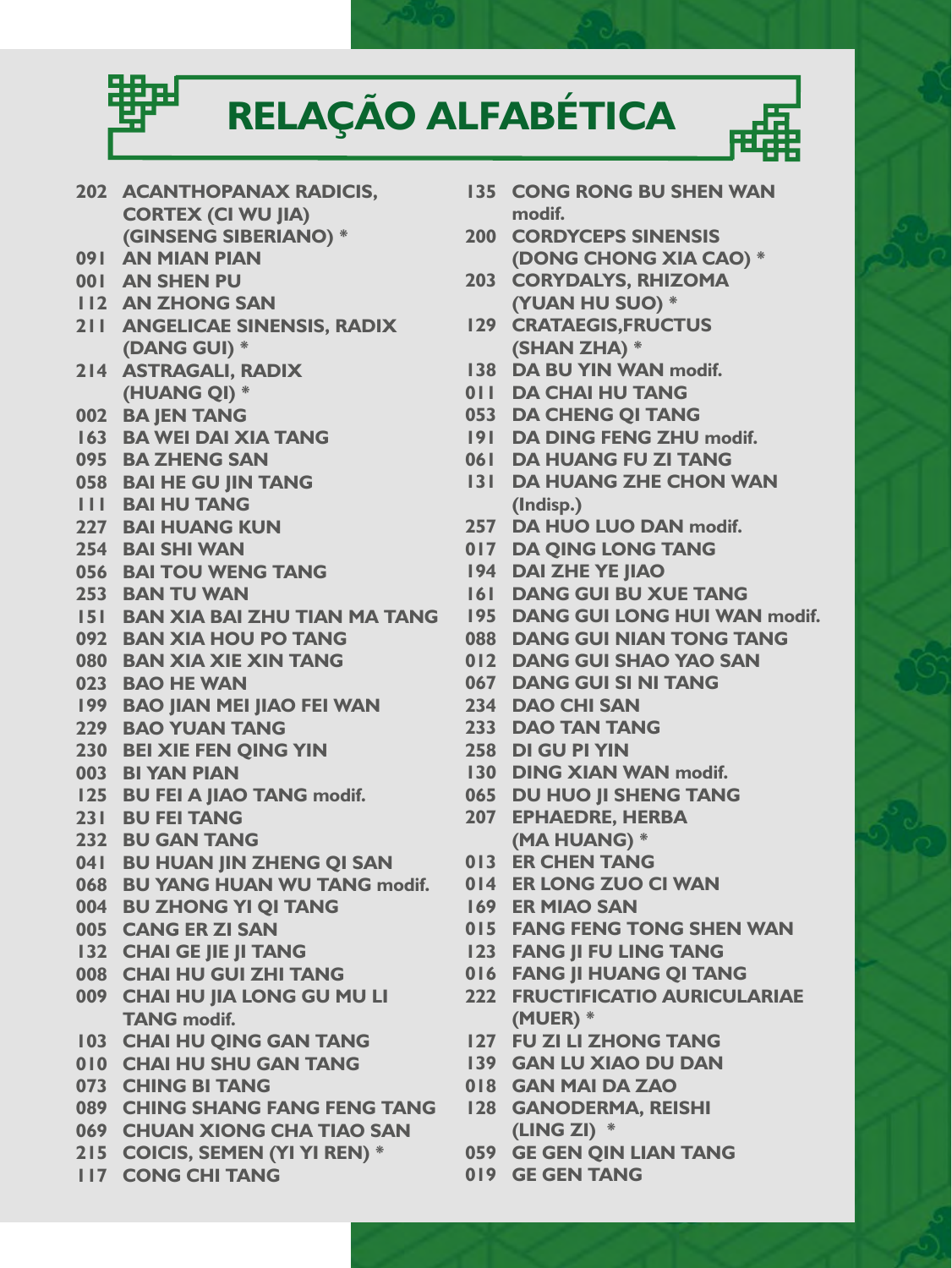- **160 GE XIA ZHU YU TANG modif. 210 GINKGO BILOBA, FOLIUM (YING XING YE) \* 204 GINSENG, RADIX (REN SHEN) \* 212 GLYCYRRHIZAE, RADIX (GAN CAO) (RAIZ DE ALÇAÇUZ) \* 235 GUA LOU XIE BAI BAI JIU TANG 098 GUI LU ER XIAN JIAO modif. 029 GUI PI TANG 020 GUI ZHI FU LING WAN 236 GUI ZHI GAN CAO LONG GU MU LI TANG (Indisp.) 022 GUI ZHI SHAO YAO ZHI MU TANG 024 GUI ZHI TANG 237 GUN TAN WAN 228 HAI KUN ZHEU TANG 238 HEI XI DAN 239 HEI XIAO YAO SAN 219 HERBA LEONURI (YI MU CAO) \* 220 HERBA LYSIMACHIAL (JIN QIAN CAO) \* 223 HON XUE TSA \* 218 HORDEI VULGARIS GERMINANTUS, FRUCTUS (MAI YA) \* 113 HUAI HUA TANG 114 HUAN SHAO DAN 026 HUANG LIAN JIE DU TANG 156 HUANG LIAN SHANG QING WAN 140 HUANG LIANG E JIAN TANG modif. 197 HUANG LONG TANG 027 HUANG QI JIAN ZHONG TANG 157 HUO LUO XIAO LING DAN 094 HUO XIANG ZHENG QI SAN 177 JI MING SAN 255 JI SHENG SHEN QI WAN 226 JIA KANG PING FANG 064 JIA WEI XIAO YAO SAN 193 JIAN NAO WAN 186 JIANG ZI YI GAN TANG 116 JIAO AI TANG modif. 192 JIE YU DAN modif. 152 JIN FEI CAO SAN 028 JIN GUI SHEN QI WAN 148 JIN SUO GU JING WAN modif. 066 JUAN BI TANG 174 KANG AI LING 198 LI DAN PIAN 031 LI ZHONG WAN 141 LIANG GE SAN 032 LING GUI ZHU GAN TANG**
- **142 LING JIAO GOU FEN TANG modif.**
	- **030 LIU JUN ZI TANG**
	- **033 LIU WEI DI HUANG WAN**
	- **034 LONG DAN XIE GAN TANG**
	- **201 LYCII, FRUCTUS (GOU WI ZI) \***
	- **035 MA HUANG TANG**
	- **036 MA XING SHI GAN TANG**
	- **021 MA ZI REN WAN**
	- **085 MAI MEN DONG TANG**
	- **037 MING MU DI HUANG WAN 209 MONASCUS PURPUREUS**
	- **(HONG QU) \***
	- **184 NU SHEN SAN**
	- **047 PI PA QING HUANG FEI**
	- **083 PING WEI SAN**
	- **205 POLYGONUM MULTIFLORUM, RADIX (HE SHOW WU) \***
	- **213 PORIAE COCOS, SCLEROTIUM (FU LING) \***
	- **104 PU JI XIAO DU YIN modif.**
	- **096 QI BAO MEI RAN DAN**
	- **180 QI GE SAN**
	- **038 QI JU DI HUANG WAN**
	- **164 QIAN LIE XIAN WAN**
	- **119 QIANG ZHENG SAN modif.**
	- **185 QING E WAN JIA WEI**
	- **256 QING FEI PAI DU TANG**
	- **136 QING FEI TANG**
	- **143 QING HAO BIE JIA TANG modif.**
	- **007 QING TSAU JIOU FEI TANG modif.**
	- **039 QING WEI TANG**
	- **144 QING WEN BAI DU YIN**
	- **259 RADIX PSEUDOGINSENG (SAN QI) \***
	- **075 REN SHEN BAI DU SAN**
	- **240 REN SHEN GE JIE SAN (Indisp.)**
	- **153 REN SHEN YANG RONG TANG**
	- **063 RUN CHANG WAN**
	- **145 SAN REN TANG**
	- **173 SAN SHONG KUI JIAN TANG**
	- **105 SANG JU YIN**
	- **110 SHA SHEN MAI MEN DONG**
	- **224 SHAN GEN ZHU WAN** 
		- **188 SHAN LING TANG**
		- **155 SHANG ZHONG XIA TONG YONG TONG FENG WAN**
		- **101 SHAO FU ZU YU TANG modif.**
		- **077 SHAO YAO GAN CAO TANG**
	- **055 SHAO YAO TANG**
	- **106 SHE GAN MA HUANG TANG**
	- **146 SHEN FU TANG**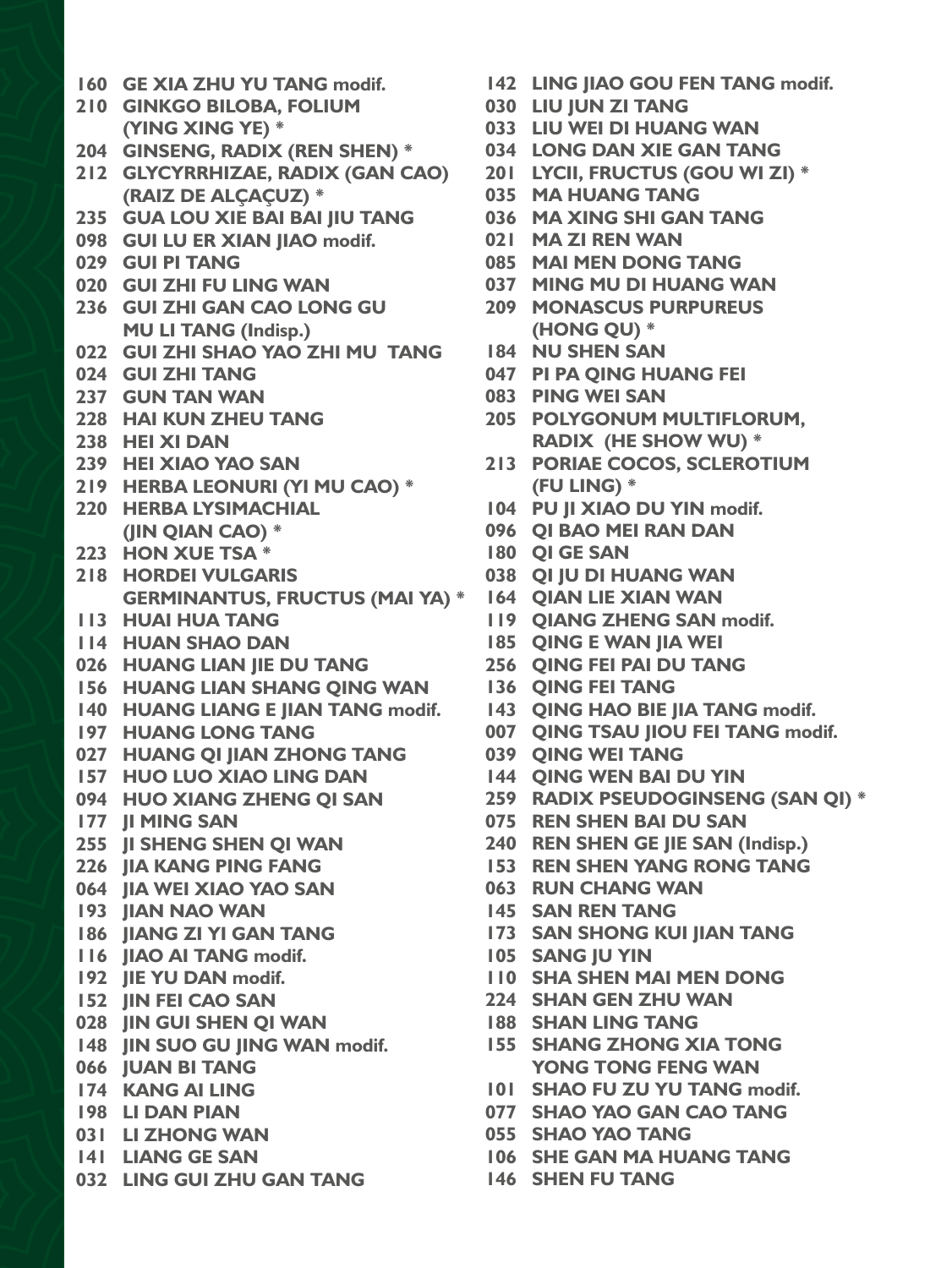**076 SHEN MI TANG 133 SHEN RONG WAN modif. 162 SHEN TONG JU YI TANG modif. 006 SHENG MA GE GEN TANG 150 SHENG MAI SAN 040 SHI CHUAN DA BU TANG 109 SHI WEI SAN modif. 241 SHI XIAO SAN (Indisp.) 154 SHING QI HUO XUE TANG 078 SI JUN ZI TANG 175 SI MIAO WAN 176 SI MIAO YONG AN TANG 090 SI NI SAN 147 SI NI TANG 062 SI WU TANG 042 SI WU XIAO FENG SAN 221 SPATHOLOBI, CAULIS (JI XUE TENG) \* 242 SU ZI JIANG QI TANG 043 SUAN ZAO REN TANG 243 SUO QUAN WAN 071 TAO HE CHENG QI TANG 182 TAO HONG SI WU TANG 225 THALLUS ALGAE (KUN BU) \* 070 TIAN MA GOU TENG YIN 244 TIAN TAI WU YAO SAN 044 TIAN WANG BU XIN DAN modif. 245 TONG XIE YAO FANG 217 VACCARIAE SEGETALIS, SEMEN (WANG BU LIU XING) \* 097 ZHENG GU ZI JIN DAN 086 WAN DAI TANG 171 WAN XUAN FU PING WAN modif. 179 WEI JIN TANG 246 WEI LING TANG 099 WEN DAN TANG 045 WU JI SAN 046 WU LING SAN 124 WU MEI WAN 183 WU PI YIN 247 WU REN WAN 118 WU WEI XIAO DU YIN 149 WU ZHU YU TANG 252 XI GAN MING MU TANG 048 XIANG SHA LIU JUN ZI TANG 093 XIANG SHA PING WEI SAN 049 XIAO CHAI HU TANG 050 XIAO FENG SAN modif. 115 XIAO HUO LUO DAN modif. 178 XIAO JI YIN ZI 249 ZHEN REN YANG TANG MODEL WAS ARRESTED FOR YANG ZANG TANG modif.** 

- **072 SHEN LING BAI ZHU SAN 051 XIAO QING LONG TANG**
	- **025 XIAO YAO WAN**
	- **120 XIE XIN TANG**
	- **170 XIN JIA XIANG RU YIN**
		- **108 XIN YI QIN FEI TANG**
		- **052 XIN YI SAN**
		- **107 XING SU SAN**
			- **087 XUE FU ZHU YU TANG**
		- **189 YAN HU CHUAN XIONG**
		- **181 YANG HE TANG modif.**
		- **057 YANG YIN QING FEI TANG**
		- **196 YI DANG XIONG DI HUANG**
		- **166 YI GUAN JIAN**
			- **165 YI QI TSONG MING TANG**
			- **081 YI TZI TANG**
			- **248 YI WEI TANG**
			- **084 YI YI REN TANG**
			- **167 YIN CHEN HAO TANG**
			- **168 YIN CHEN WU LING SAN**
			- **102 YIN QIAO SAN**
			- **122 YOU GUI WAN modif.**
			- **082 YU NU JIAN**
			- **074 YU PING FENG SAN**
			- **060 YUE JU WAN**
			- **079 YU QUAN WAN**
			- **134 ZAN YU DAN**
			- **137 ZHEN GAN XI FENG TANG modif.**
			-
			- **158 ZHEN WU TANG**
			- **190 ZHEN ZHU XI XIAN TANG**
			-
			- **250 ZHENG YE TANG**
			- **054 ZHI BAI DI HUANG WAN**
			- **172 ZHI GAN CAO TANG modif.**
			- **159 ZHI HOU TANG**
			- **251 ZHI SHI DAO ZHI WAN**
			- **100 ZHI SOU SAN**
			- **126 ZHU YE SHI CAO TANG modif.**
			- **208 ZIZYPHI JUJUBA, FRUCTUS (DA ZAO) \***
			- **206 ZIZYPHI SPINOSAE, SEMEN (SUAN ZAO REN) \***
	- **121 ZUO GUI WAN modif.**
		- **187 ZUO JIN WAN**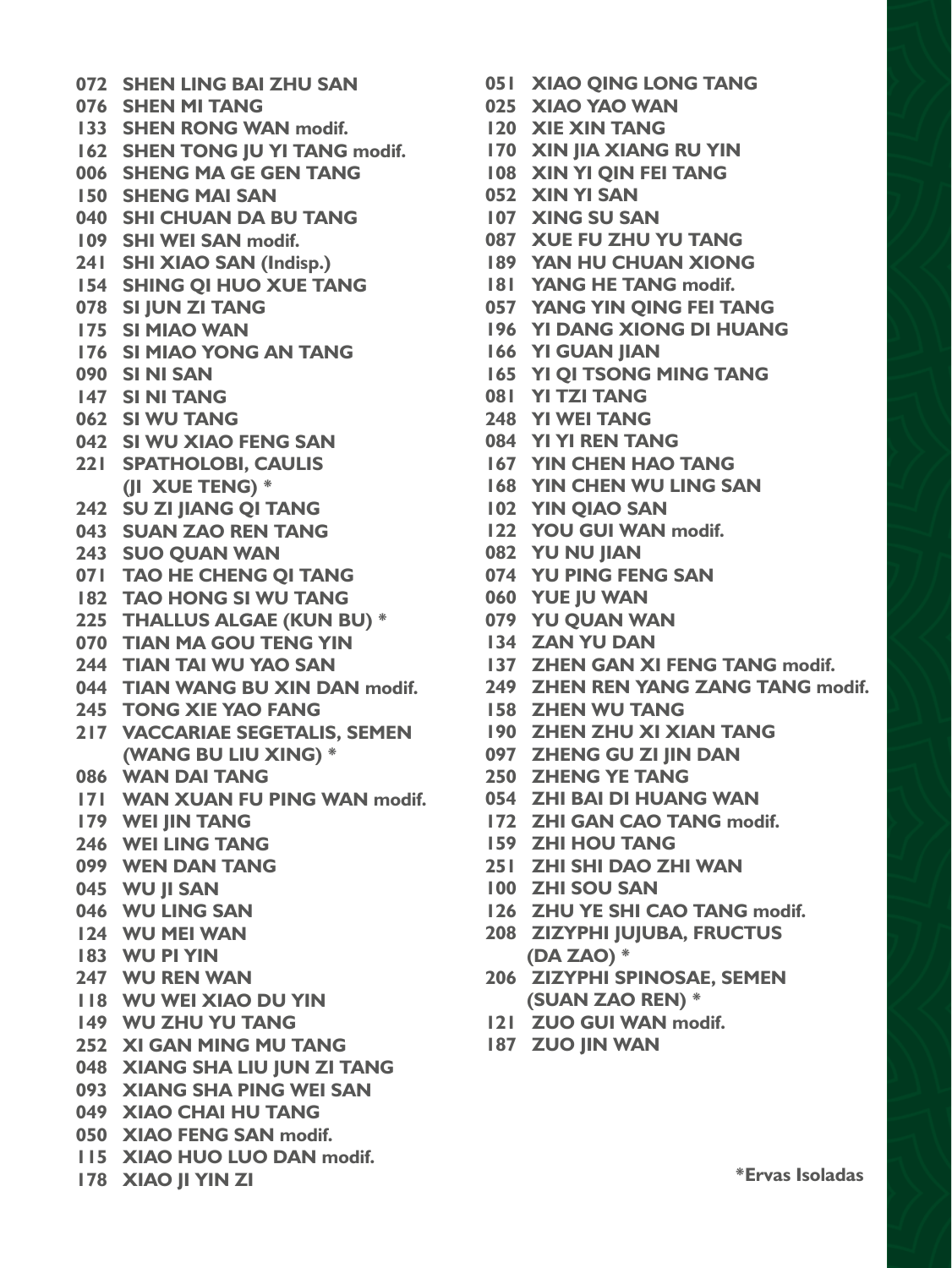

| <b>301 ANEMARRHENAE COMPOSTO</b>                                                                                                            |  |
|---------------------------------------------------------------------------------------------------------------------------------------------|--|
| Creme • Gel • Loção Oil Free/Cremosa • Spray • Shampoo<br><b>Sabonete Líquido</b>                                                           |  |
| <b>302 ANGELICAE and POLYGONUM COMPOSTO</b><br>Creme • Gel • Loção Oil Free/Cremosa • Shampoo • Condicionador<br><b>Sabonete</b>            |  |
| <b>310 ANGELICAE, CINNAMOMI and ZANTHOXYLU COMPOSTO</b><br><b>Creme</b>                                                                     |  |
| <b>318 ARMENIACAE COMPOSTO</b><br><b>Spray</b>                                                                                              |  |
| <b>300 CARTHAMUS COMPOSTO</b><br>Creme • Gel • Loção Oil Free/Cremosa/Oleosa • Spray                                                        |  |
| <b>307 CINNAMOMI COMPOSTO</b><br><b>Spray Nasal</b>                                                                                         |  |
| <b>304 COPTIDIS COMPOSTO</b><br>Creme • Gel • Loção Oil Free/Cremosa • Loção Capilar • Spray<br>Shampoo · Sabonete Líquido · Protetor Solar |  |
| <b>321 GARDENIA COMPOSTO</b><br>Solução Aquosa                                                                                              |  |
| <b>315 LEDEBOURIELLAE COMPOSTO</b><br><b>Creme • Spray</b>                                                                                  |  |
| <b>309 LIGUSTICI and ANGELICAE COMPOSTO</b><br>Loção Capilar                                                                                |  |

**316 LYCI and CHRYSANTHEMI COMPOSTO Solução Aquosa**

#### **303 MENTHAE COMPOSTO**

**Creme • Gel • Loção Oil Free/Cremosa • Máscara Facial • Spray Solução Aquosa/Otológica**

#### **313 MYRRA COMPOSTO**

**Creme • Gel • Spray • Loção Oil Free/Cremosa/Oleosa**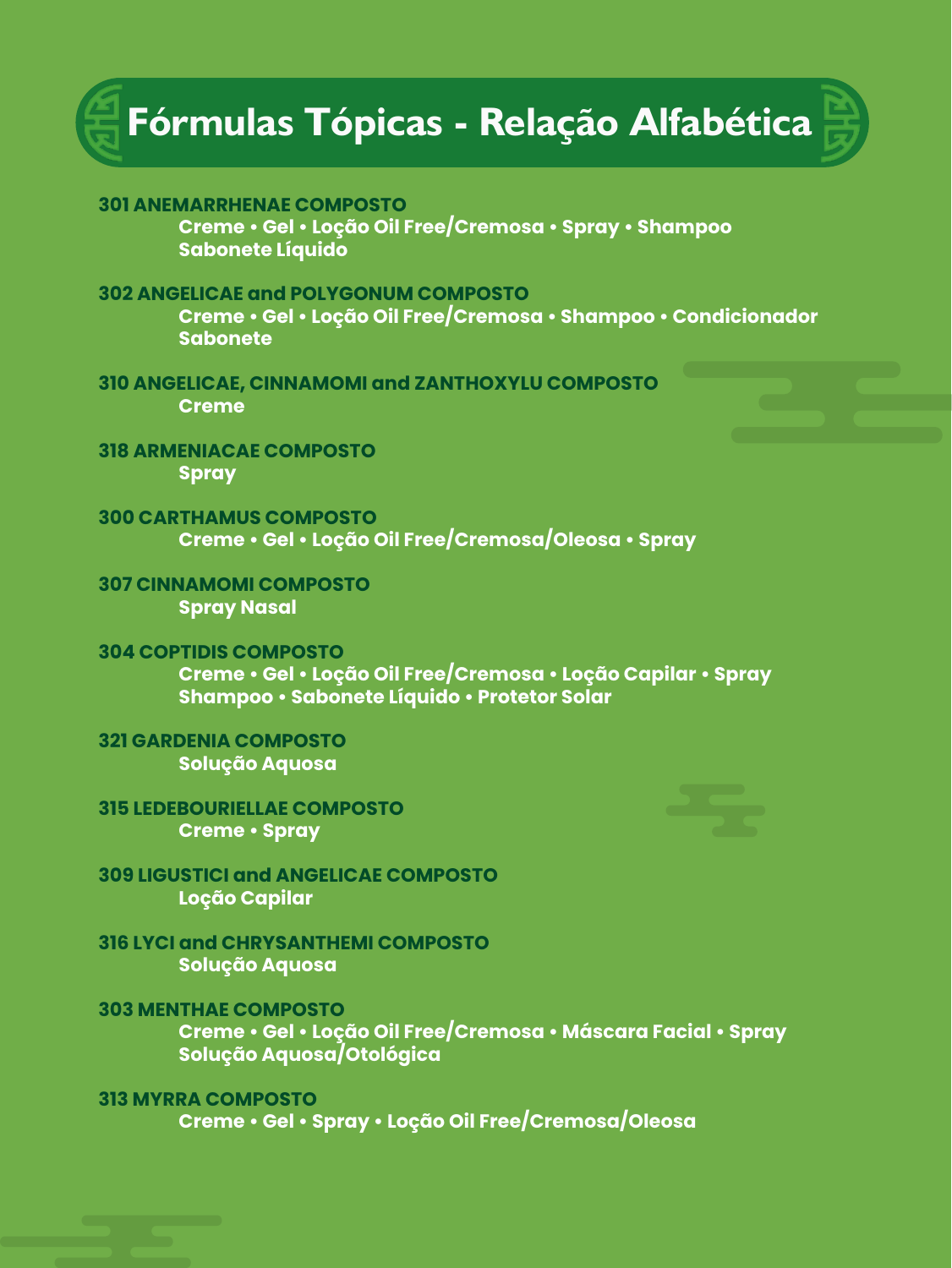**319 PÓ DE PÉROLA**

**60g: Creme • Gel • Loção Oil Free/Cremosa • Máscara Facial; 15g: Pó**

**314 PÓ DE PÉROLA e ANGELICAE COMPOSTO 60g: Creme • Gel • Loção Oil Free/Cremosa • Máscara Facial**

**323 PÓ DE PEROLA e PAEONIA COMPOSTO 60g: Creme • Gel • Loção Oil Free/Cremosa • Máscara Facial**

**305 PORTULACAE COMPOSTO Creme • Spray**

**320 PSORALEAE COMPOSTO Creme • Gel • Loção Oil Free/Cremosa • Máscara Facial**

**317 RHEI and SCUTELLARIAE COMPOSTO Uso anal: Creme com ou sem aplicador**

**312 SHOPHORAE COMPOSTO Uso genital: Creme • Sabonete Líquido**

**308 STEMONAE COMPOSTO Creme • Gel • Loção Oil Free/Cremosa • Spray • Shampoo Sabonete Líquido • Tintura**

**311 STEPHANIA COMPOSTO Creme • Gel • Loção Oil Free/Cremosa**

**306 YA DAN ZI COMPOSTO Creme • Máscara Corporal • Solução Aquosa**